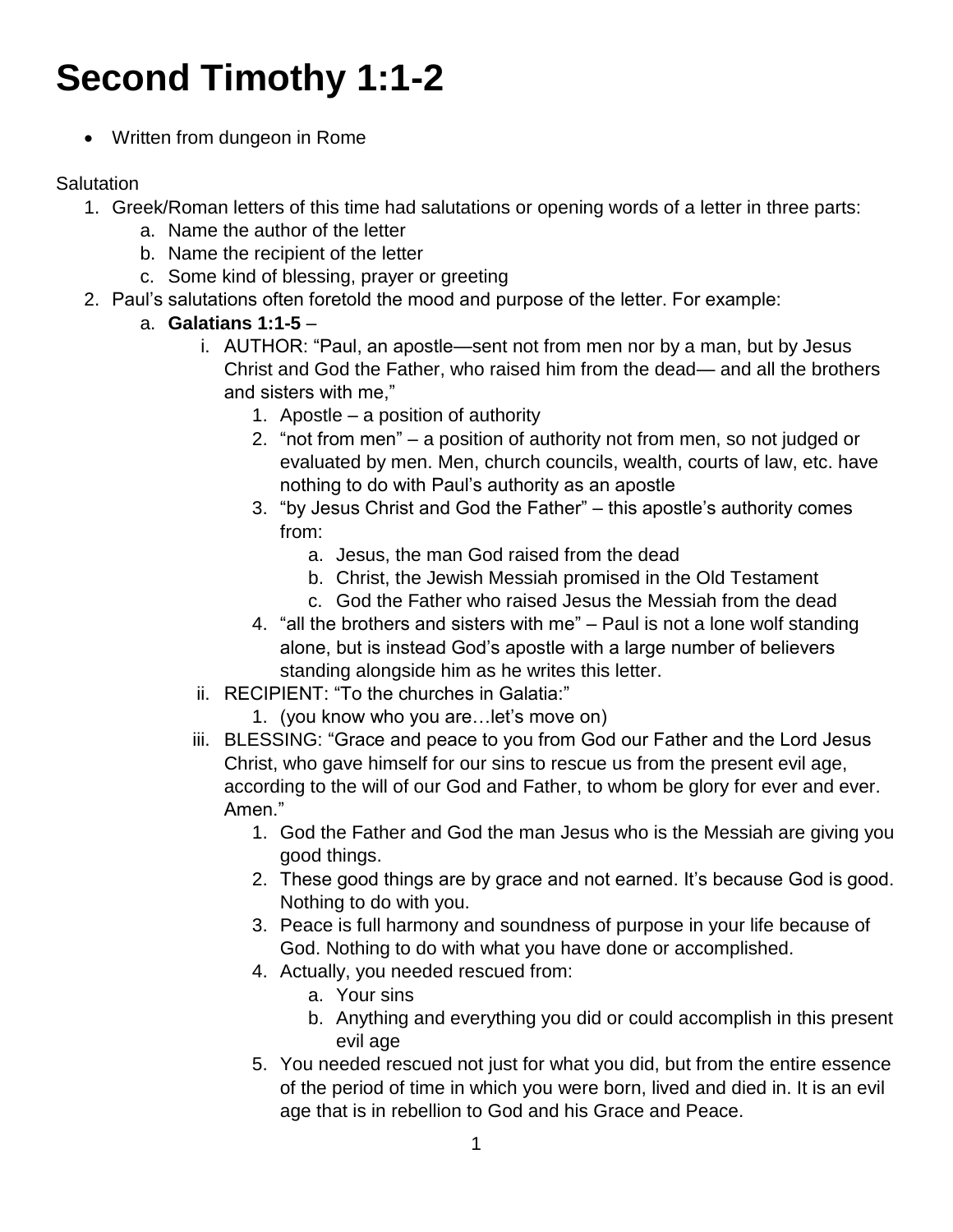- 6. This rescue was God's will. It was his plan. He wanted to do it
- 7. God's essence, his nature makes him worthy of non-stop glory forever and ever.
- 8. AMEN this is the TRUTH. There is no other opinion. This matter is closed. (If on any one of these points you think differently I am going to utterly destroy your position, even calling down curses if you challenge anything mentioned above by suggesting that:
	- a. Paul's position as an apostle is yet to be determined and is waiting for human council, recognition or approval.
	- b. You have earned God's PEACE because of your work, instead of God having freely given you PEACE because of his good nature
	- c. You thinking/teaching there is something you need to do or add to or accomplish to achieve this PEACE
	- d. You thinking/teaching that from your position as a sinner you will with your own efforts achieve the PEACE of God.
	- e. You thinking/teaching there is anything from this evil age that can propel you into right standing with God and accomplish his PEACE.
	- f. You thinking/teaching that you can rescue yourself
	- g. You thinking/teaching your own idea or plan

# b. **First Corinthians 1:1-3** -

- i. AUTHOR: "Paul, called to be an apostle of Christ Jesus by the will of God, and our brother Sosthenes,"
	- 1. Paul an apostle
		- a. Jesus Christ's apostle
		- b. An apostle because it is God's will
	- 2. Also, assisting in writing this letter, Sosthenes, who the Corinthians knew because Sosthenes:
		- a. Was from Corinth
		- b. Was possibly the leader of the synagogue where Paul first preached the Gospel
		- c. Opposed Paul and the Gospel in a Roman court of law when the synagogue split into a church
		- d. Now, this fierce opponent of Paul and the Gospel was helping write a letter to a church that had risen up to oppose Paul.
- ii. RECIPIENT: "To the church of God in Corinth, to those sanctified in Christ Jesus and called to be his holy people, together with all those everywhere who call on the name of our Lord Jesus Christ—their Lord and ours"
	- 1. God's church in Corinth, not the people's church or the philosopher's church
	- 2. Sanctified church would be a group of people set apart by God in Christ Jesus for his purpose and plans. Not the purpose of the philosophers or the plans of the board of directors
	- 3. A church called to be God's holy people…holy meaning becoming like God, not becoming like the world or becoming more like men.
	- 4. "together with all those everywhere who call on the name"…the Corinthian church is not special or unique in the sense they have somekind of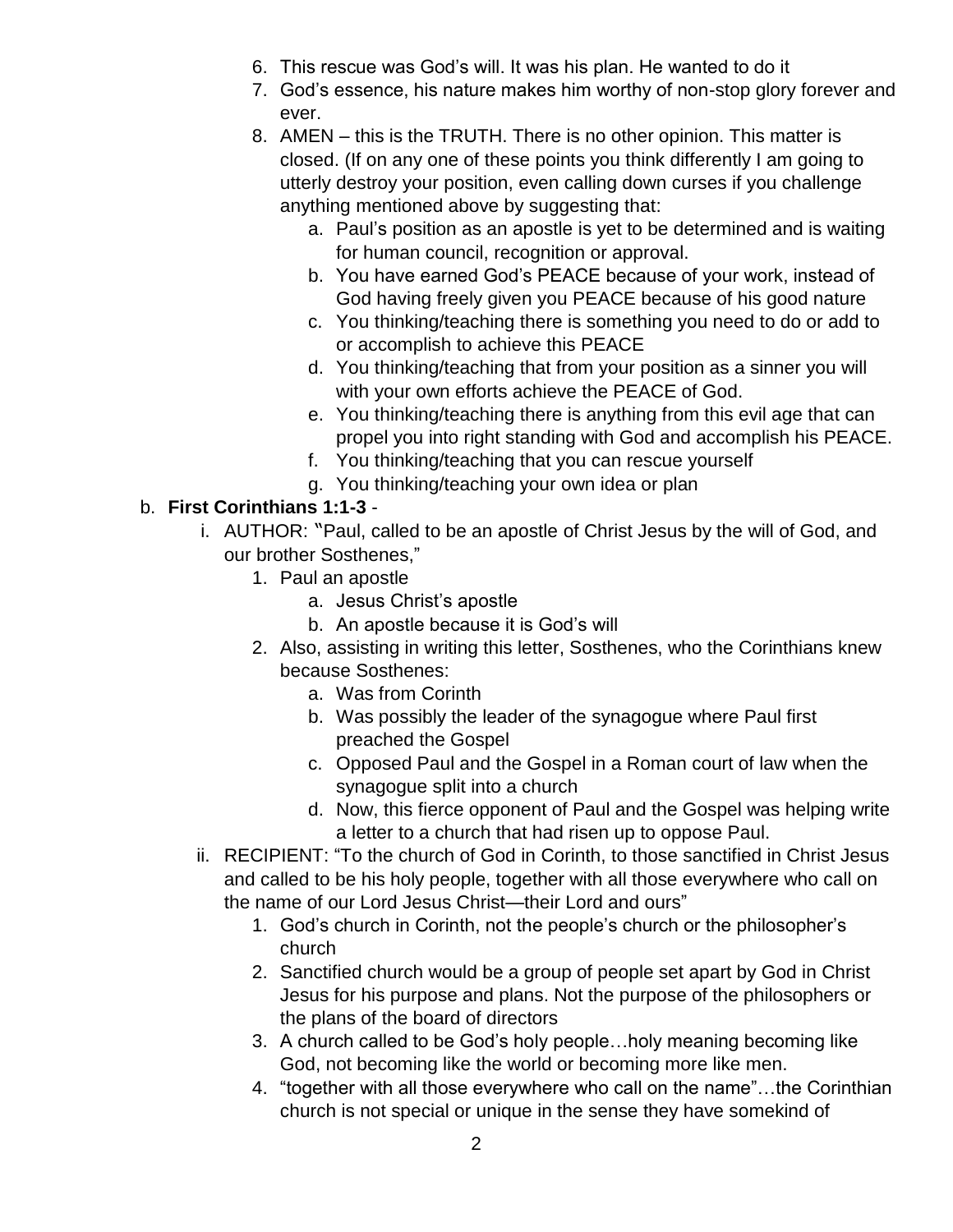freedom to set their own course, design their own plan or form their own definitions…they are just like every other Church of God…they learn and submit to what God's intentions for a church are.

- 5. "their Lord and ours" The Corinthians and Paul are following and serving the same Lord. If there is a difference in opinion or doctrine then either Paul or the Corinthians are wrong. One of the two is going to have to change. (Key: It is NOT Paul that is going to have to change according to point "i" above since Paul is an "apostle")
- 6. The following letter will give the church of Corinth one option: Repent and come back in line with God's will, God's apostle and all the other churches of God. If not, face destruction.
- iii. BLESSING: "Grace and peace to you from God our Father and the Lord Jesus Christ."
	- 1. God the Father and the Lord Jesus Christ (God the man who is the Jewish Messiah) are continuing to offer you:
		- a. Grace, free access to God and his plan not by achieving anything, but by accepting God's gift of his Truth, Promise, Word or Reality.
		- b. Peace, God intentions are that the church of Corinth has full harmony and absolute wholeness of life with him.

## **c. Philippians 1:1-2 -**

- i. AUTHOR: Paul and Timothy, servants of Christ Jesus,
	- 1. No mention of apostle…issue at Philippi was strife and lack of unity with people striving to be recognized for their power or position. Paul here begins to diffuse this by referring to himself as "servant". This, of course, does not nullify his position of apostleship, but stresses the value of his apostleship was that he was a servant
	- 2. "Paul and Timothy" Paul puts Timothy on the same level of himself. Neither have titles, but both are simultaneously recognized as "servants of Christ Jesus"
- ii. RECIPIENT: To all God's holy people in Christ Jesus at Philippi, together with the overseers and deacons.
	- 1. The letter is not addressed to "the church of Philippi" which means it likely would have been given to the leaders and from the leaders given down to the people.
	- 2. The letter instead is addressed "to ALL God's holy PEOPLE..at Philippi". This is again already stressing to position of unity leading to service.
	- 3. Following "All God's holy people" Paul adds, "together with the overseers and deacons". Paul is putting "All God's holy people" on the same equal, unified level as the "overseers and deacons" just as Paul put himself and Timothy on the same level of service and unity
- iii. BLESSING: Grace and peace to you from God our Father and the Lord Jesus Christ.
	- 1. Grace and peace are extended to the Philippians by a unified front of the Godhead:
		- a. God the Father
		- b. Lord Jesus Christ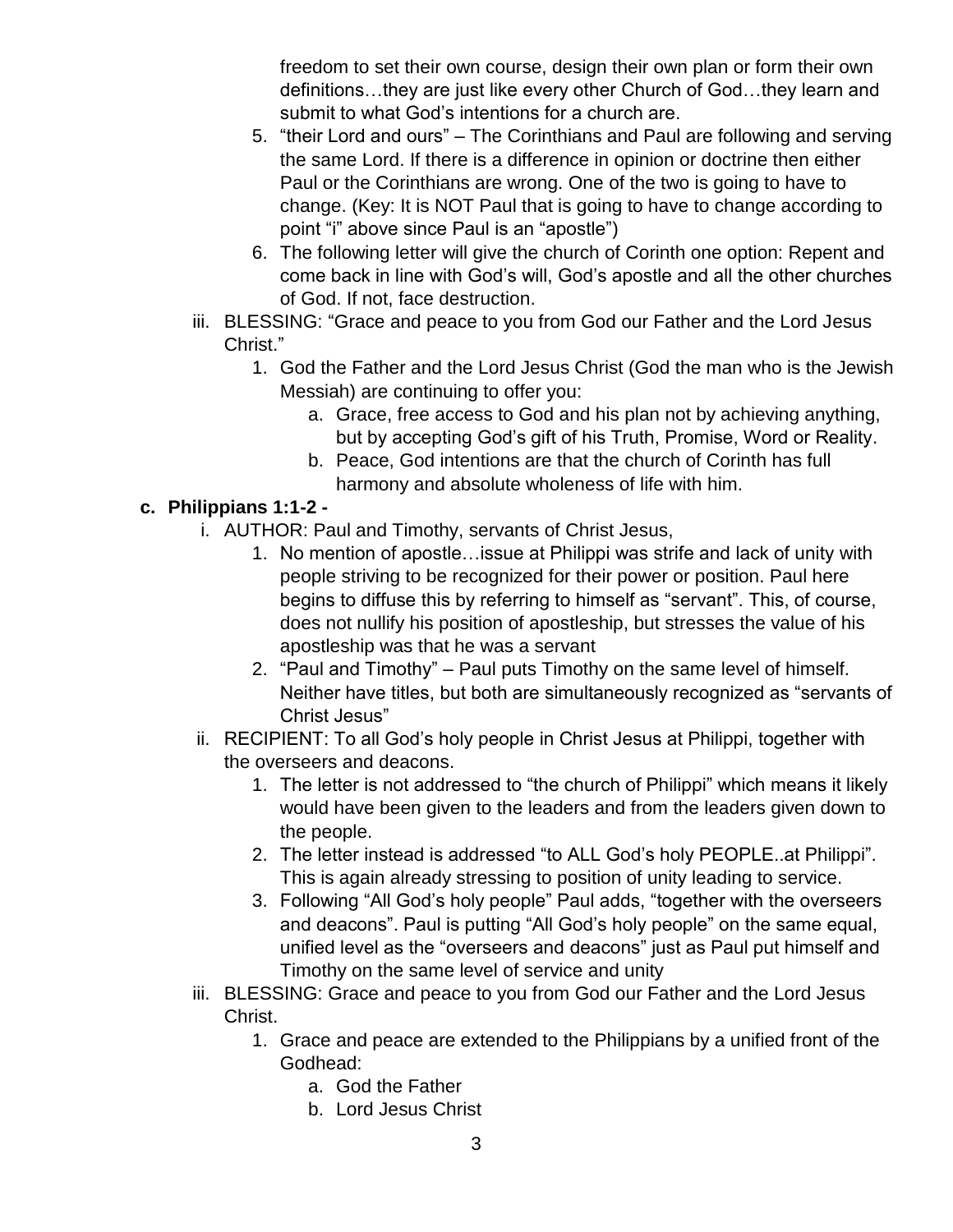- 2. The author, the recipients and Deity are all unified. Titles and positions of responsibility are not dissolved but recognized as necessary for a unified force to effectively serve.
- 3. Titles and authority are not to be a matter of pride that elevates a person over another to enforce power and require service.
- 4. This book will now address the problem of divisions and the lack of unity. While stressing humble servanthood is the way to accomplish the goal. Again, Paul is not going to dismiss positions of leadership, but insist they are first positions for unity and service for the whole

# d. **Titus 1:1-4** –

- i. AUTHOR: "Paul, a servant of God and an apostle of Jesus Christ to further the faith of God's elect and their knowledge of the truth that leads to godliness— in the hope of eternal life, which God, who does not lie, promised before the beginning of time, and which now at his appointed season he has brought to light through the preaching entrusted to me by the command of God our Savior,"
	- 1. Paul sums up the message and the purpose of his position.
	- 2. This clarifies the message and goal of the gospel
	- 3. Much more could be said, but this is establishing the basics, which Titus is being commanded to establish on Crete which include:
		- a. Correct doctrine
		- b. Correct lifestyle
- ii. RECIPIENTS: "To Titus, my true son in our common faith:"
	- 1. Personal letter to one man Titus who was continuing Paul's work on Crete
	- 2. The letter, though personal, would have been used as public document identifying Titus' mission and his authority granted to him by Paul.
- iii. BLESSING: "Grace and peace from God the Father and Christ Jesus our Savior."

## **e. First Timothy 1:1-2 -**

- i. AUTHOR: "Paul, an apostle of Christ Jesus by the command of God our Savior and of Christ Jesus our hope,"
	- 1. Paul an apostle with authority from God and Jesus
- ii. RECIPIENT: "To Timothy my true son in the faith:"
	- 1. Personal letter to Timothy who was fulfilling Paul's work in Ephesus.
	- 2. Also, will be a public document identifying clearly what Paul, God's apostle, demanded Timothy to teach and fix in the church in Ephesus.
	- 3. This letter granted Timothy authority from the Apostle Paul who had authority from God and Jesus
- iii. BLESSING: "Grace, mercy and peace from God the Father and Christ Jesus our Lord."
- 3. Second Timothy 1:1-2 –

#### "**Paul, an apostle of Christ Jesus by the will of God according to the promise of the life that is in Christ Jesus, To Timothy, my beloved child: Grace, mercy, and peace from God the Father and Christ Jesus our Lord**."

- a. AUTHOR: "Paul, an apostle of Christ Jesus by the will of God according to the promise of the life that is in Christ Jesus"
- b. RECIPIENT: "To Timothy, my beloved child"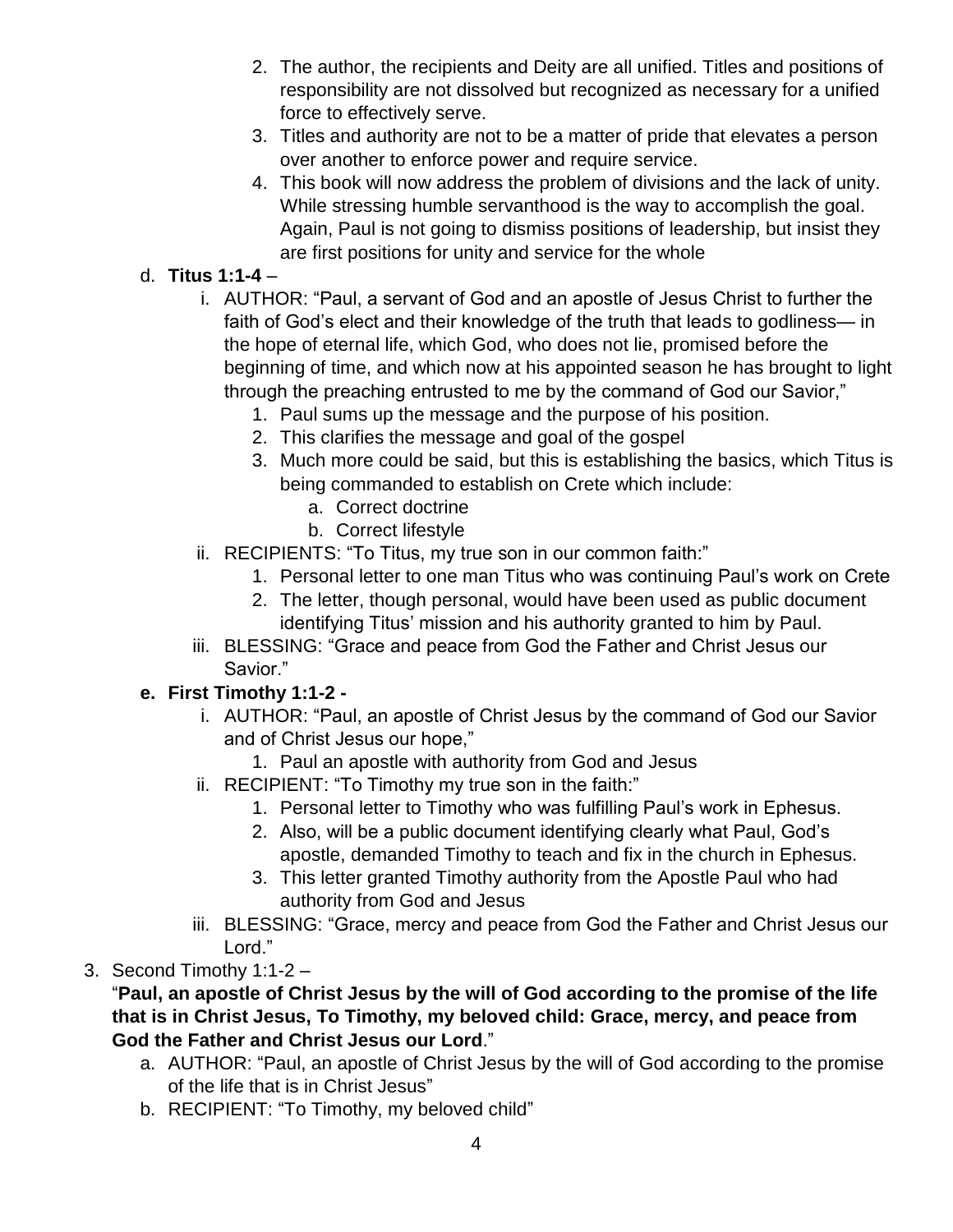c. BLESSING: "Grace, mercy, and peace from God the Father and Christ Jesus our Lord."

# **Second Timothy 1:1** –

|              | 3972 [e]<br><b>Paulos</b> |                        | 652 [e]<br>apostolos                                          |  | 5547 [e]<br>Christou |          | 2424 [e]<br>lēsou | 1223 [e]<br>dia |  | $2307$ [e]<br>thelēmatos      | 2316 [e]<br>Theou |  |
|--------------|---------------------------|------------------------|---------------------------------------------------------------|--|----------------------|----------|-------------------|-----------------|--|-------------------------------|-------------------|--|
|              | Paul                      |                        | 1 Παῦλος , ἀπόστολος Χριστοῦ Ἰησοῦ διὰ<br>an apostle<br>N-NMS |  | of Christ            |          | Jesus             | by              |  | θελήματος Θεοῦ,<br>[the] will | of God            |  |
|              | N-NMS                     |                        |                                                               |  | N-GMS                |          | N-GMS             | Prep            |  | N-GNS                         | N-GMS             |  |
|              |                           |                        |                                                               |  |                      |          |                   |                 |  |                               |                   |  |
|              | 2596 [e]                  | 1860 [e]               |                                                               |  | 2222 [e]             | 3588 [e] | 1722 [e]          | 5547 [e]        |  | 2424 [e]                      |                   |  |
| kať          |                           |                        | epangelian                                                    |  | zōēs                 | tēs      | en                | Christō         |  | lēsou                         |                   |  |
| κατ'         |                           | έπαγγελίαν ζωῆς τῆς έν |                                                               |  |                      |          |                   | Χριστῷ Ίησοῦ,   |  |                               |                   |  |
| according to |                           |                        | [the] promise<br>of life                                      |  |                      | ٠        | in                | <b>Christ</b>   |  | <b>Jesus</b>                  |                   |  |
| Prep         |                           |                        | N-AFS                                                         |  | N-GFS                | Art-GFS  | Prep              | N-DMS           |  | N-DMS                         |                   |  |

## 1. "an apostle" –

- a. Meaning "a messenger, one sent on a mission" and used to refer to a messenger, delegate, someone commissioned by another to represent him in some way.
- b. Paul was sent to proclaim the Gospel of Jesus Christ
- c. Why does Paul identify himself to Timothy, who knew Paul well, respected Paul and already understood Paul's authority as an apostle?
	- i. Paul's final letter to Timothy was not merely sent by a friend to a friend. This letter was still apostolic business. And, that apostolic business was tightly connected to Timothy and his performance.
	- ii. This is not two friends sharing insight over a cup of coffee. This is Timothy's superior officer, the apostle, commanding him. The personal insights, encouragements, corrections and commands to Timothy were not friendly advice, but came from the apostle of Jesus Christ sent by the will of God.
	- iii. In the face of so much rejection and mass abandonment the use of "apostle" may be an apostolic appeal for Timothy to remain faithful to both:
		- 1. Paul, the apostle of Jesus
		- 2. Jesus, the source of life

## 2. "of Christ Jesus" –

- a. Paul was sent by Jesus Christ to be Jesus' personal representative
- 3. "by the will of God"
	- a. This letter will detail some of the things that come along with being an apostle, teaching the Word of God and living a godly life. The things that come along with following God's will are also God's will – the suffering, rejection, betrayal and hardships.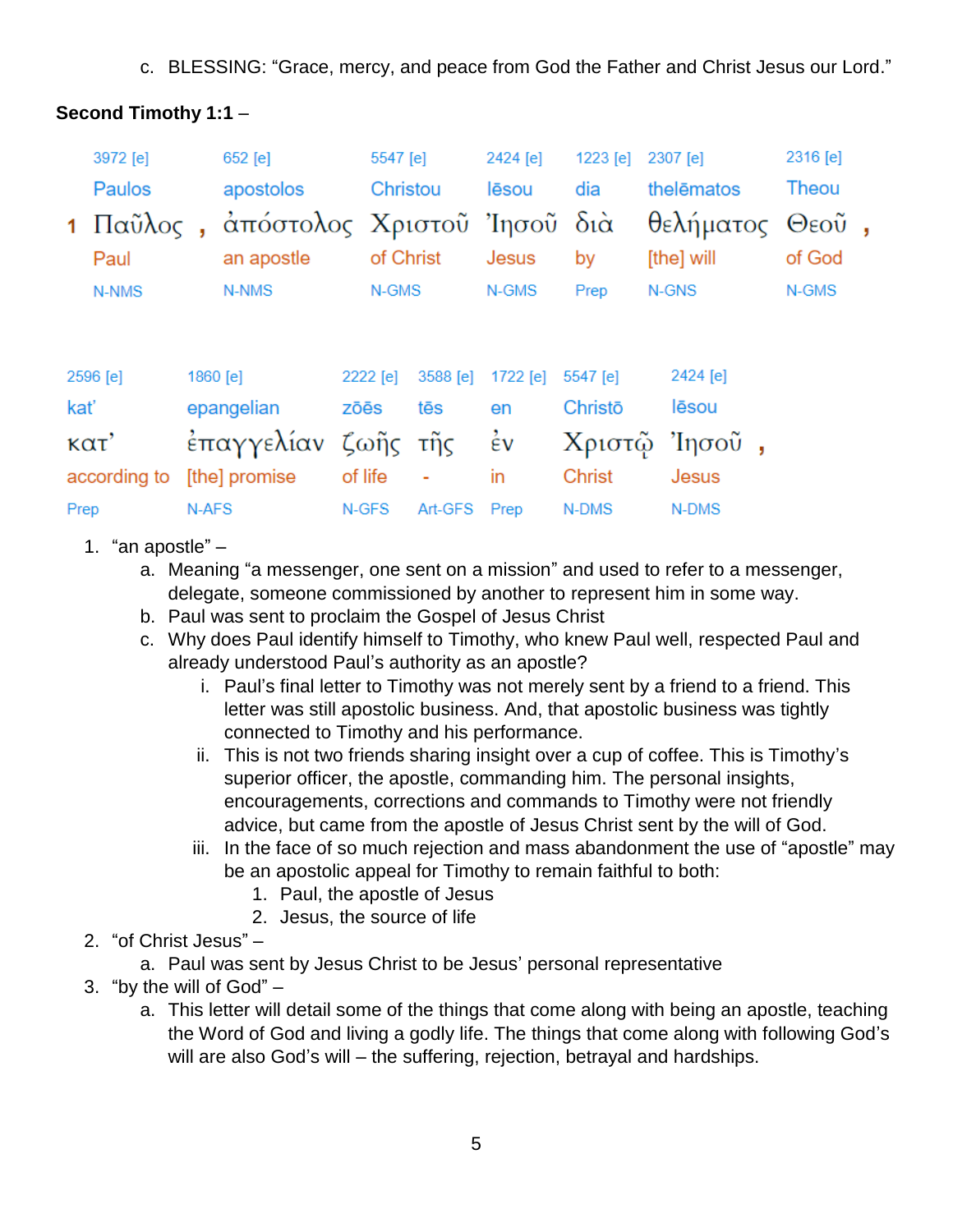- b. The things Paul (like Jesus) had to face were God's will. Likewise, if Timothy follows Paul's directions and commands he should expect there to be similar hardships in God's will for Timothy.
- 4. "according to the promise of life in Christ Jesus"
	- a. "according to" points to the goal and purpose of Paul's apostleship: "The promise of life in Christ Jesus"
	- b. Everything Paul did, said and endured was to make known "the promise of life in Christ Jesus."
	- c. In a life filled with persecution and a letter surrounded with death, Paul's focus was still on "the promise of life in Christ Jesus."
	- d. The use of "promise" indicates this "life in Christ Jesus" is yet a future reality. Though Paul and Timothy are in Christ and have the life of Christ, they have yet to experience what this "life in Christ Jesus" really has to offer. Clearly, the current circumstances and their past history indicates they could not have fully experienced this "promise of life" yet!

#### **Second Timothy 1:2** –

|  | 5095 [e]            |          | $27$ [e]                |                   |       | 5043 [e] |  | 5485 [e]      |      | 1656 [e] |       | $1515$ [e]                                     | 575 [e] | 2316 [e] |  |
|--|---------------------|----------|-------------------------|-------------------|-------|----------|--|---------------|------|----------|-------|------------------------------------------------|---------|----------|--|
|  | Timotheo            |          | agapētō                 |                   | teknō |          |  | <b>Charis</b> |      | eleos    |       | eirēnē                                         | apo     | Theou    |  |
|  |                     |          |                         |                   |       |          |  |               |      |          |       | 2 Τιμοθέω άγαπητῶ τέκνω : Χάρις, ἔλεος, εἰρήνη |         | άπὸ Θεοῦ |  |
|  | To Timothy<br>N-DMS |          | [my] beloved<br>Adj-DNS |                   | child |          |  | Grace         |      | mercy    |       | [and] peace                                    | from    | God      |  |
|  |                     |          |                         |                   |       | N-DNS    |  | N-NFS         |      | N-NNS    |       | N-NFS                                          | Prep    | N-GMS    |  |
|  |                     |          |                         |                   |       |          |  |               |      |          |       |                                                |         |          |  |
|  | 3962 [e]            | 2532 [e] |                         | 5547 [e]          |       | 2424 [e] |  | 3588 [e]      |      | 2962 [e] |       | 1473 [e]                                       |         |          |  |
|  | Patros              | kai      |                         | Christou          |       | lēsou    |  | tou           |      | Kyriou   |       | hēmōn                                          |         |          |  |
|  | Πατρὸς καὶ          |          |                         | Χριστοῦ Ἰησοῦ τοῦ |       |          |  |               |      | Κυρίου   |       | $\mathring{\eta}$ μῶν.                         |         |          |  |
|  | [the] Father and    |          |                         | Christ            |       | Jesus    |  | the           | Lord |          | of us |                                                |         |          |  |
|  | N-GMS               | Conj     |                         | N-GMS             |       | N-GMS    |  | Art-GMS       |      | N-GMS    |       | PPro-G1P                                       |         |          |  |

- 1. "Timothy" –
- 2. "my beloved child"
	- a. In 1 Timothy, a personal letter that would have been read publicly in Ephesus, Paul addresses Timothy as "my true son" which gave public credit and legitimacy to Timothy (if the Ephesians respected Paul and his opinion, which they did)
	- b. Here in 2 Timothy Paul is not concerned about providing a document that gives Timothy public credibility, but desires to speak to Timothy words of personal affection. Timothy was Paul's spiritual "child" that he loved and had concern for.
	- c. There was a personal bond between Paul and Timothy that would be similar to a father and a son.
- 3. "Grace" –